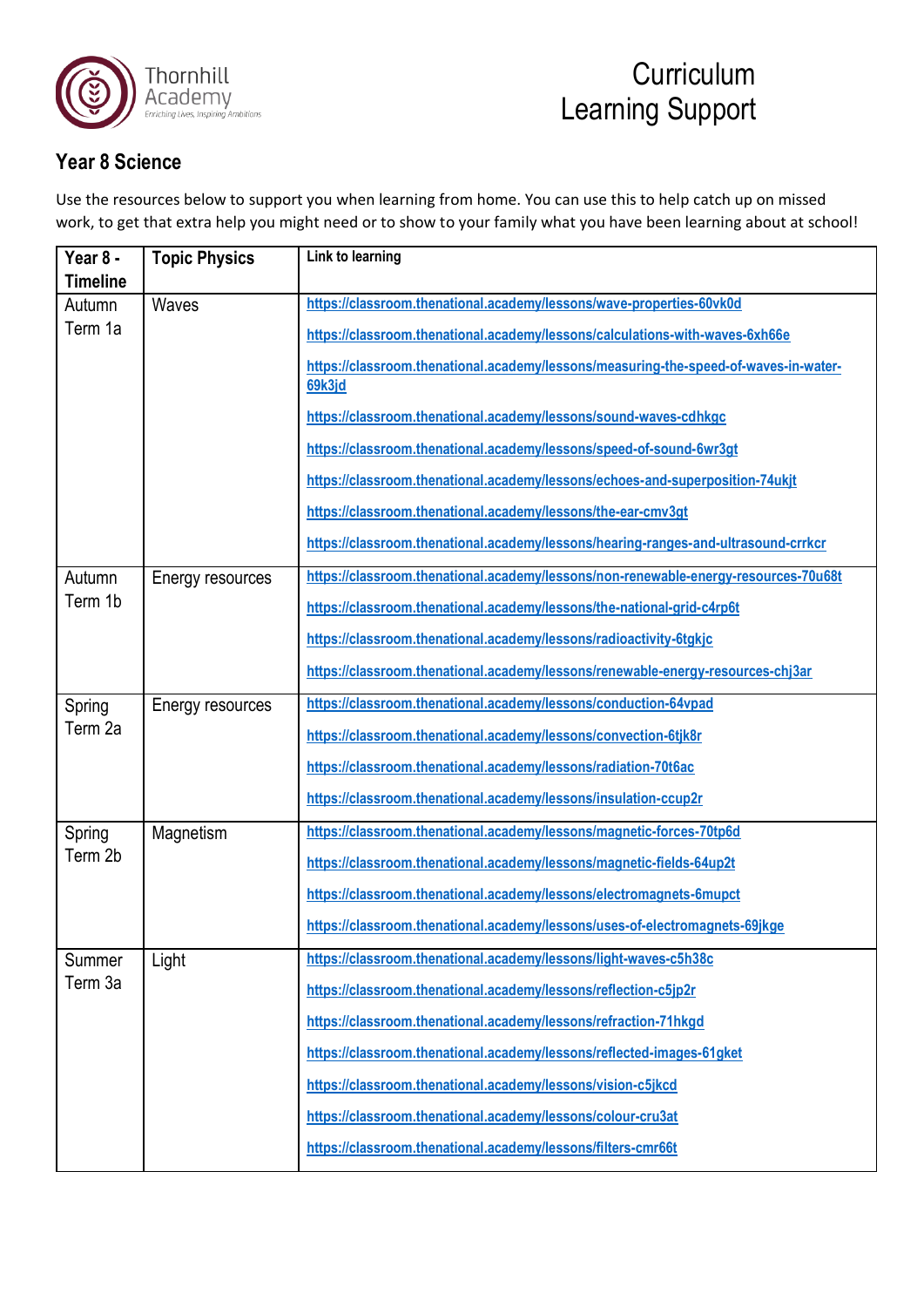



| Summer  | Space | https://classroom.thenational.academy/lessons/universe-c5k36c                                       |
|---------|-------|-----------------------------------------------------------------------------------------------------|
| Term 3b |       | https://classroom.thenational.academy/lessons/seasons-c8uk0c                                        |
|         |       | https://classroom.thenational.academy/lessons/gravity-ccu3gr                                        |
|         |       | https://classroom.thenational.academy/lessons/cosmic-microwave-background-radiation-<br>cmbr-74tkcd |
|         |       | https://classroom.thenational.academy/lessons/origins-of-the-universe-70rp8t                        |

| Year 8 -        | <b>Topic Biology</b> | Link to learning                                                                            |
|-----------------|----------------------|---------------------------------------------------------------------------------------------|
| <b>Timeline</b> |                      |                                                                                             |
| Autumn          | Nutrition &          | https://classroom.thenational.academy/lessons/carbohydrates-64r30c                          |
| Term 1a         | Digestive System     | https://classroom.thenational.academy/lessons/protein-and-fats-cnj30t                       |
|                 |                      | https://classroom.thenational.academy/lessons/food-tests-61h3cd                             |
|                 |                      | https://classroom.thenational.academy/lessons/digestive-system-cnj3ec                       |
|                 |                      | https://classroom.thenational.academy/lessons/healthy-diet-part-1-6tjp2d                    |
|                 |                      | https://classroom.thenational.academy/lessons/healthy-diet-part-2-6wt6cr                    |
|                 |                      | https://classroom.thenational.academy/lessons/unhealthy-diet-6dgk0r                         |
| Autumn          | Nutrition &          | https://classroom.thenational.academy/lessons/what-are-the-key-parts-of-a-healthy-diet-     |
| Term 1b         | Digestive System     | 60wkgr                                                                                      |
|                 |                      | https://classroom.thenational.academy/lessons/why-do-people-with-different-lifestyles-      |
|                 |                      | need-different-diets-6nj66r                                                                 |
|                 |                      | https://classroom.thenational.academy/lessons/the-digestive-system-6wv30t                   |
|                 |                      | https://classroom.thenational.academy/lessons/how-do-humans-digest-food-60rp4c              |
|                 |                      | https://classroom.thenational.academy/lessons/adaptations-of-the-small-intestine-cgwkac     |
|                 |                      | https://classroom.thenational.academy/lessons/enzymes-6nk62e                                |
| Spring          | Respiratory system   | https://classroom.thenational.academy/lessons/the-lungs-ccu3ge                              |
| Term 2a         |                      | https://classroom.thenational.academy/lessons/respiratory-system-6mt64r                     |
|                 |                      | https://classroom.thenational.academy/lessons/inhaled-and-exhaled-air-c8ukgc                |
|                 |                      | https://classroom.thenational.academy/lessons/review-part-2-chk3gr                          |
|                 |                      | https://classroom.thenational.academy/lessons/review-part-2-chk3gr                          |
|                 |                      | https://classroom.thenational.academy/lessons/energy-release-71h3jc                         |
|                 |                      | https://classroom.thenational.academy/lessons/aerobic-respiration-crt64e                    |
| Spring          | Respiratory system   | https://classroom.thenational.academy/lessons/breathing-70v6ct                              |
| Term 2b         |                      | https://classroom.thenational.academy/lessons/the-effects-of-exercise-on-respiration-cgrk6t |
|                 |                      | https://classroom.thenational.academy/lessons/anaerobic-respiration-6cu3cc                  |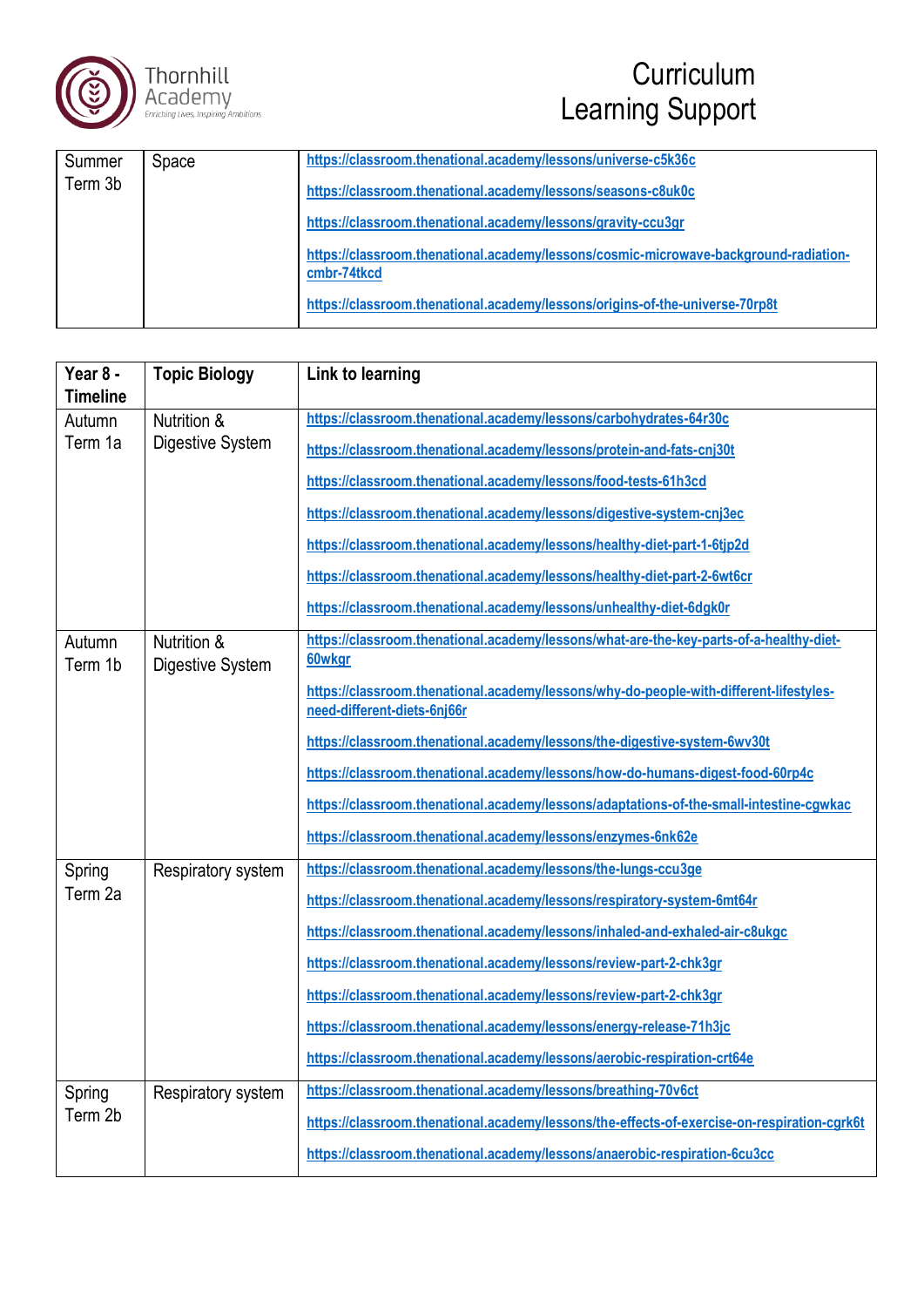

|                   |                    | https://classroom.thenational.academy/lessons/how-does-the-intensity-of-exercise-affect-<br>breathing-rate-an-investigation-c8v3jc |
|-------------------|--------------------|------------------------------------------------------------------------------------------------------------------------------------|
|                   |                    | https://classroom.thenational.academy/lessons/smoking-74u34r                                                                       |
| Summer<br>Term 3a | Circulatory system | https://classroom.thenational.academy/lessons/how-is-oxygen-transported-around-our-<br>bodies-60vk6r                               |
|                   |                    | https://classroom.thenational.academy/lessons/blood-and-blood-vessels-c8t62c                                                       |
|                   |                    | https://classroom.thenational.academy/lessons/what-happens-to-the-circulatory-system-<br>during-exercise-c8w62c                    |
|                   |                    | https://classroom.thenational.academy/lessons/the-heart-6ct3jd                                                                     |
| Summer            | <b>Plants</b>      | https://classroom.thenational.academy/lessons/photosynthesis-64t3cc                                                                |
| Term 3b           |                    | https://classroom.thenational.academy/lessons/uses-of-glucose-60wkae                                                               |
|                   |                    | https://classroom.thenational.academy/lessons/rate-of-photosynthesis-6tk66t                                                        |
|                   |                    | https://classroom.thenational.academy/lessons/the-leaf-6dh36d                                                                      |
|                   |                    | https://classroom.thenational.academy/lessons/transport-in-plants-6gt66d                                                           |
|                   |                    | https://classroom.thenational.academy/lessons/plant-roots-70u38t                                                                   |
|                   |                    | https://classroom.thenational.academy/lessons/transport-in-plants-6gt66d                                                           |

| Year 8 -<br><b>Timeline</b> | <b>Topic Chemistry</b>    | Link to learning                                                                              |
|-----------------------------|---------------------------|-----------------------------------------------------------------------------------------------|
| Autumn                      | Periodic table            | https://classroom.thenational.academy/lessons/development-of-the-periodic-table-6ww62e        |
| Term 1a                     |                           | https://classroom.thenational.academy/lessons/metals-and-non-metals-6xj64r                    |
|                             |                           | https://classroom.thenational.academy/lessons/group-1-60w3cc                                  |
| Autumn                      | Periodic table            | https://classroom.thenational.academy/lessons/group-7-6gu62c                                  |
| Term 1b                     |                           | https://classroom.thenational.academy/lessons/group-0-64wk4e                                  |
|                             |                           | https://classroom.thenational.academy/lessons/transition-elements-c4u3cr                      |
| Spring<br>Term 2a           | <b>Chemical reactions</b> | https://classroom.thenational.academy/lessons/oxidation-6tj68d                                |
|                             |                           | https://classroom.thenational.academy/lessons/combustion-chgk4e                               |
|                             |                           | https://classroom.thenational.academy/lessons/complete-and-incomplete-combustion-             |
|                             |                           | 70ukgc                                                                                        |
|                             |                           | https://classroom.thenational.academy/lessons/conservation-of-mass-68vk8t                     |
| Spring<br>Term 2b           | <b>Obtaining Metals</b>   | https://classroom.thenational.academy/lessons/metal-ores-60tp4t                               |
|                             |                           | https://classroom.thenational.academy/lessons/reactivity-series-c8t3gd                        |
|                             |                           | https://classroom.thenational.academy/lessons/displacement-71j36r                             |
|                             |                           | https://classroom.thenational.academy/lessons/recycling-resources-6hhpad                      |
| Summer<br>Term 3a           | Energetics                | https://classroom.thenational.academy/lessons/exothermic-and-endothermic-reactions-<br>cgr38e |
|                             |                           |                                                                                               |